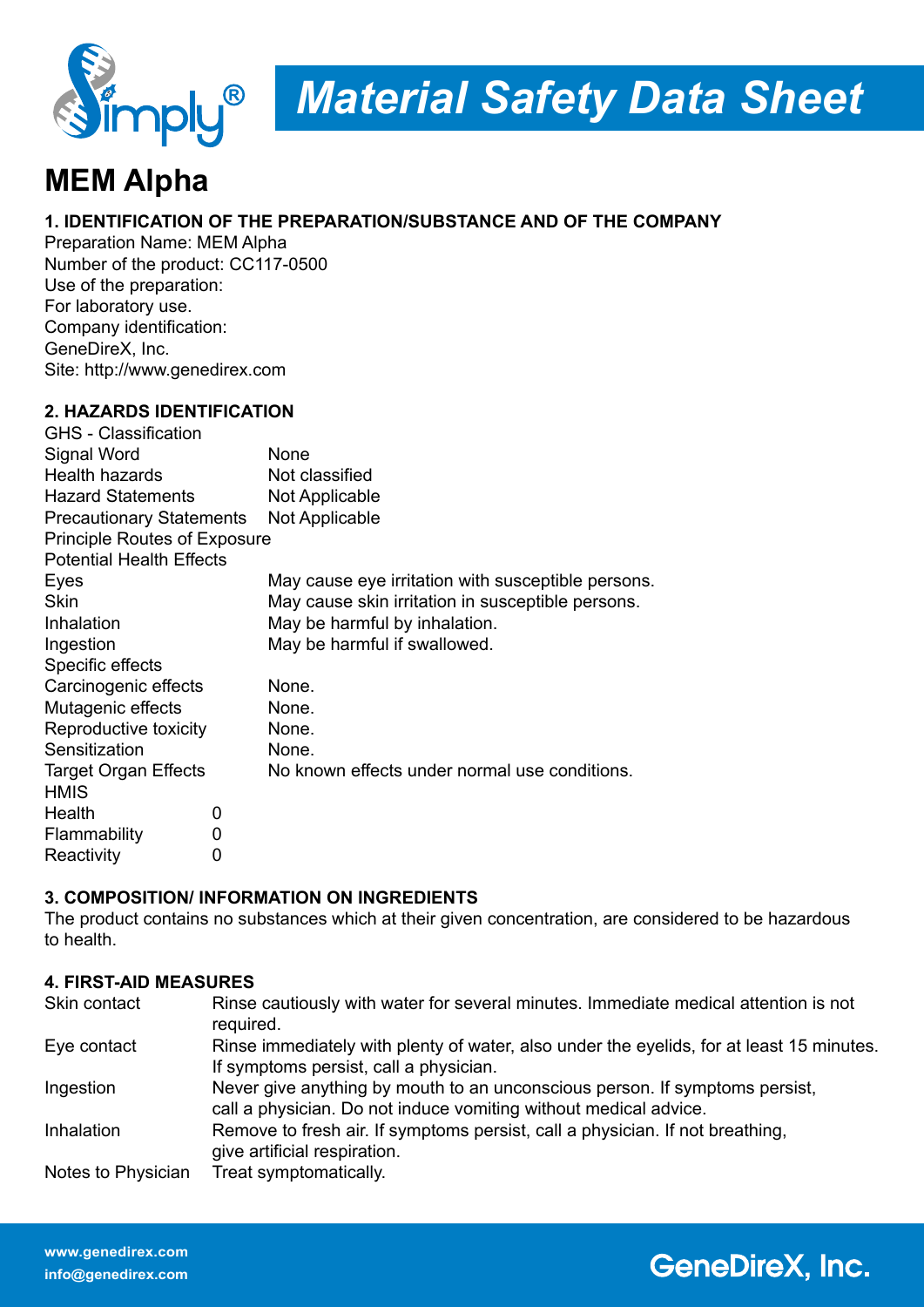

*Material Safety Data Sheet*

#### **5. FIRE-FIGHTING MEASURES**

Suitable extinguishing media  $W$ ater spray. Carbon dioxide  $(CO<sub>2</sub>)$ . Foam. Dry chemical. Special protective equipment for fire fighters Wear self-contained breathing apparatus and protective suit.

#### **6. ACCIDENTAL RELEASE MEASURES**

Personal precautions Use personal protection equipment. Methods for cleaning up Soak up with inert absorbent material. Environmental precautions Prevent further leakage or spillage if safe to do so. See Section 12 for more information.

#### **7. HANDLING AND STORAGE**

Handling Always wear reccommended Personal Protective Equipment. No special handling advices are necessary. Storage Keep in a dry, cool and well-ventilated place.

#### **8. EXPOSURE CONTROLS/PERSONAL PROTECTION**

Exposure Limits

We are not aware of any national exposure limit.<br>Engineering measures Ensure adequate ve

Ensure adequate ventilation, especially in confined areas.

Personal Protective Equipment

Personal Protective Equipment requirements are dependent on the user institution's risk assessment and are specific to the risk assessment for each laboratory where this material may be used.

Respiratory protection In case of insufficient ventilation, wear suitable respiratory equipment.<br>Hand protection Impervious gloves. Impervious gloves. Eye protection Wear safety glasses with side shields (or goggles). Skin and Body Protection Lightweight protective clothing. Hygiene measures Handle in accordance with good industrial hygiene and safety practice. Environmental exposure controls Prevent product from entering drains.

#### **9. PHYSICAL AND CHEMICAL PROPERTIES**

| <b>General information</b>      |                   |                      |                      |  |
|---------------------------------|-------------------|----------------------|----------------------|--|
| Form                            | Liquid            |                      |                      |  |
| Appearance                      | No data available |                      |                      |  |
| Odor                            | No data available |                      |                      |  |
| <b>Odor Threshold</b>           | No data available |                      |                      |  |
| Boiling point / boiling range   |                   | °C No data available | °F No data available |  |
| Melting point / melting range   |                   | °C No data available | °F No data available |  |
| flash point                     |                   | °C No data available | °F No data available |  |
| <b>Autoignition Temperature</b> |                   | °C No data available | °F No data available |  |
| Oxidizing properties            |                   | No data available    |                      |  |
| Water solubility                |                   | soluble              |                      |  |
| Viscosity                       |                   | No data available    |                      |  |

#### **10. STABILITY AND REACTIVITY**

Stability Stable under normal conditions. Hazardous decomposition products None under normal use conditions. Polymerization **Franciscus** Hazardous polymerization does not occur.

Materials to avoid Materials to avoid No dangerous reaction known under conditions of normal use.

# **GeneDireX, Inc.**